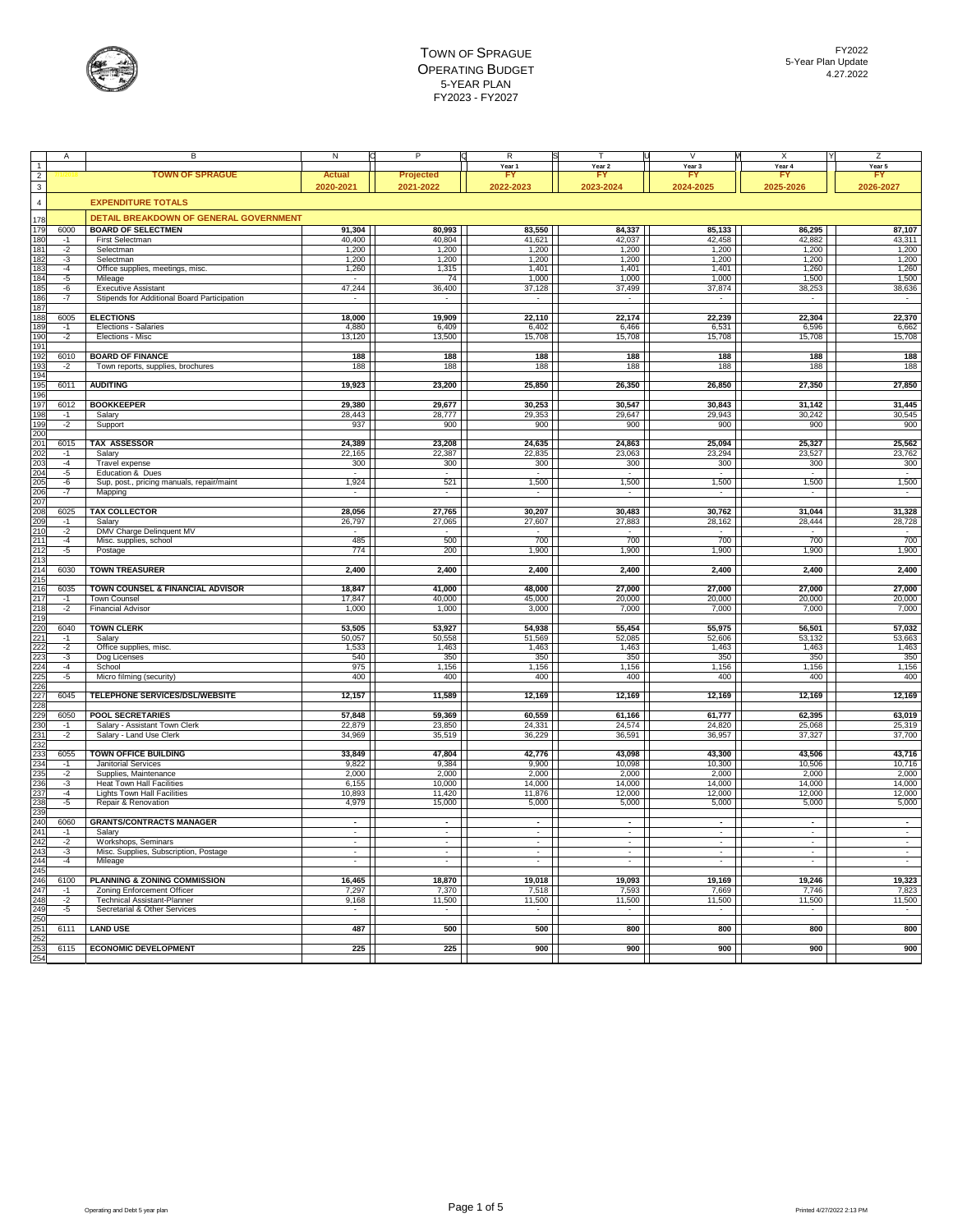

|                          |       |                                                   |           |                          | FY                       |           |                | FY        | <b>FY</b>       |
|--------------------------|-------|---------------------------------------------------|-----------|--------------------------|--------------------------|-----------|----------------|-----------|-----------------|
| $\overline{2}$           |       | <b>TOWN OF SPRAGUE</b>                            | Actua     | Projected                |                          | FY        | <b>FY</b>      |           |                 |
| $\overline{\mathbf{3}}$  |       |                                                   | 2020-2021 | 2021-2022                | 2022-2023                | 2023-2024 | 2024-2025      | 2025-2026 | 2026-2027       |
| 255                      | 6120  | <b>CONSERVATION COMMISSION</b>                    | 411       | 300                      | 1,100                    | 1,100     | 1,100          | 1,100     | 1,100           |
| 256                      | $-2$  | <b>Training Workshop</b>                          |           |                          | 100                      | 100       | 100            | 100       | 100             |
| 257                      | $-4$  | Miscellaneous, signage                            | 411       | 300                      | 1,000                    | 1,000     | 1,000          | 1,000     | 1,000           |
| 258                      |       |                                                   |           |                          |                          |           |                |           |                 |
| 259                      | 6150  | <b>CONSERVATION/WETLANDS ENFORCEMENT OFFICER</b>  | 7,950     | 7,000                    | 7,000                    | 7,000     | 7,000          | 7,000     | 7,000           |
| 260                      |       |                                                   |           |                          |                          |           |                |           |                 |
| 26'                      | 6200  | <b>HIGHWAYS</b>                                   | 360,101   | 402,262                  | 403,303                  | 408,089   | 412,971        | 417,950   | 423,029         |
| 262                      | $-1$  | General Maintenance                               | 58,609    | 45,000                   | 49,000                   | 49,000    | 49,000         | 49,000    | 49,000          |
| 263                      | $-2$  | Public works salaries                             | 219,634   | 221,787                  | 239,303                  | 244,089   | 248,971        | 253,950   | 259,029         |
| 264                      | -3    | Storm - Misc.o/t labor                            | 18,948    | 22,000                   | 28,000                   | 28,000    | 28,000         | 28,000    | 28,000          |
| 265                      | $-4$  | Boots & Clothing                                  | 1,463     | 2,500                    | 2,500                    |           | 2,500          | 2,500     | 2,500           |
| 266                      |       |                                                   |           |                          |                          | 2,500     |                |           | 27,500          |
|                          | -5    | Storm - Materials                                 | 24,021    | 25,500                   | 27,500                   | 27,500    | 27,500         | 27,500    |                 |
| 267                      | -6    | Roadway Pavement Management                       | 26,002    | 77,475                   | 40,000                   | 40,000    | 40,000         | 40,000    | 40,000          |
| 268                      | $-7$  | Town Garage                                       | 8,814     | 5,000                    | 8,000                    | 8,000     | 8,000          | 8,000     | 8,000           |
| <b>269</b>               | $-8$  | Stormwater Fees/Testing (Phase II)                | 2,160     | 2,500                    | 8,500                    | 8,500     | 8,500          | 8,500     | 8,500           |
| 270                      | $-10$ | Drug & Alcohol Testing                            | 450       | 500                      | 500                      | 500       | 500            | 500       | 500             |
| 27'                      |       |                                                   |           |                          |                          |           |                |           |                 |
| 272                      | 6202  | <b>TREE MAINTENANCE</b>                           | 17,393    | 14,735                   | 15,000                   | 15,000    | 15,000         | 15,000    | 15,000          |
| 273                      | $-1$  | Tree Warden                                       | 2,250     | 2,250                    | 2,250                    | 2,250     | 2,250          | 2,250     | 2,250           |
|                          | $-2$  | Tree Warden - Training Seminars                   | 197       | 185                      | 350                      | 350       | 350            | 350       | 350             |
|                          | -3    | Tree Pruning, Removal, replacement                | 14,660    | 12,000                   | 12,000                   | 12,000    | 12,000         | 12,000    | 12,000          |
|                          | -4    | Mileage                                           | 286       | 300                      | 400                      | 400       | 400            | 400       | 400             |
| 274<br>275<br>276<br>277 |       |                                                   |           |                          |                          |           |                |           |                 |
| 278                      | 6205  | <b>STREET LIGHTING</b>                            | 16,027    | 15,684                   | 20,500                   | 20,500    | 20,500         | 20,500    | 20,500          |
| 279                      | $-1$  | <b>Street Lighting</b>                            | 16,027    | 15,684                   | 18,500                   | 18,500    | 18,500         | 18,500    | 18,500          |
| 280                      | $-2$  | Repairs                                           |           |                          | 2,000                    | 2,000     | 2,000          | 2,000     | 2,000           |
| 28 <sup>2</sup>          |       |                                                   |           |                          |                          |           |                |           |                 |
|                          | 6300  | <b>SOCIAL SECURITY</b>                            |           |                          |                          |           |                |           | 61,569          |
| 282                      |       |                                                   | 52,023    | 56,184                   | 56,880                   | 58,018    | 59,178         | 60,362    |                 |
| 283                      |       |                                                   |           |                          |                          |           |                |           |                 |
| 284                      | 6310  | <b>DEFERRED COMPENSATION</b>                      | 16,336    | 16,512                   | 15,479                   | 15,634    | 15,790         | 15,948    | 16,108          |
| 285                      |       |                                                   |           |                          |                          |           |                |           |                 |
| 286                      | 6400  | <b>REGIONAL PLANNING AGENCIES</b>                 | 37,597    | 38,553                   | 40,093                   | 39,677    | 39,677         | 39,677    | 39,677          |
| 287                      | $-1$  | <b>TVCCA</b>                                      | 1,000     | 1,000                    | 1,100                    | 1,000     | 1,000          | 1,000     | 1,000           |
| 288                      | $-2$  | <b>Council of Governments</b>                     | 1,641     | 1,641                    | 1,632                    | 1,641     | 1,641          | 1,641     | 1,641           |
| <b>289</b>               | -3    | Soil & Water Conservation                         | 300       | 300                      | 300                      | 300       | 300            | 300       | 300             |
| 290                      | $-4$  | Womens Center                                     | 250       | 250                      | 250                      | 250       | 250            | 250       | 250             |
| 29'                      | -5    | <b>Uncas Health District</b>                      | 19,674    | 19,956                   | 19,956                   | 19,956    | 19,956         | 19,956    | 19,956          |
| 292                      | -6    | CT Conference of Municipalities                   | 1,016     | 2,032                    | 2,032                    | 2,032     | 2,032          | 2,032     | 2,032           |
| 293                      | $-7$  | Norwich Probate Court                             | 1,997     | 2,124                    | 2,199                    | 2,199     | 2,199          | 2,199     | 2,199           |
| 294                      | -8    | Council of Small Towns (COST)                     | 725       | 725                      | 975                      | 975       | 975            | 975       | 975             |
| 295                      | -9    | Quinebaug Walking Weekends                        |           |                          |                          |           |                |           | 175             |
|                          |       |                                                   | 175       | 175                      | 500                      | 175       | 175            | 175       |                 |
| 296                      | $-10$ | SSAC of Eastern CT                                | 300       | 300                      | 300                      | 300       | 300            | 300       | 300             |
| 297                      | $-11$ | Southeastern CT Enterprise Region (SECTER)        | 1,419     | 1,044                    | 1,038                    | 1,038     | 1,038          | 1,038     | 1,038           |
| 298                      | $-12$ | Regional Animal Control                           | 9,100     | 9,006                    | 9,811                    | 9,811     | 9,811          | 9,811     | 9,811           |
| 299                      |       |                                                   |           |                          |                          |           |                |           |                 |
| $\overline{300}$         | 6500  | <b>INSURANCE</b>                                  | 220,347   | 244,632                  | 272,119                  | 288,652   | 306,239        | 324,949   | 344,855         |
| 301<br>302               | $-1$  | General Town                                      | 29,132    | 41,002                   | 36,440                   | 38,262    | 40,175         | 42,184    | 44,293          |
|                          | $-2$  | Fire Department                                   | 16,431    | 17,191                   | 18,051                   | 18,954    | 19,901         | 20,896    | 21,941          |
| 303                      | $-4$  | Water & Sewer Plants                              | 7,982     | 8,222                    | 8,633                    | 9,065     | 9,518          | 9,994     | 10,493          |
| 304                      | -5    | CIRMA (Workers Comp.)                             | 36,246    | 38,159                   | 40,069                   | 42,072    | 44,176         | 46,385    | 48,704          |
| 305                      | -6    | Employee Medical Insurance                        | 126,606   | 133,608                  | 162,476                  | 173,849   | 186,019        | 199,040   | 212,973         |
| 306                      | $-7$  | Employee Insurance Waiver                         | 3,950     | 6,450                    | 6,450                    | 6,450     | 6,450          | 6,450     | 6,450           |
| 307                      |       |                                                   |           |                          |                          |           |                |           |                 |
| 308                      | 6600  | <b>POLICE DEPARTMENT</b>                          | 155,074   | 179,087                  | 192,876                  | 196,618   | 200,434        | 204,327   | 208,297         |
| 309                      | -1    | Resident Trooper Program                          | 151,039   | 175,006                  | 182,006                  | 185,646   | 189,359        | 193,146   | 197,009         |
| 310                      | $-2$  | Overtime (See revenue account 5200-13)            |           | $\overline{\phantom{a}}$ | 5,000                    | 5,000     | 5,000          | 5,000     | 5,000           |
| 31 <sup>2</sup>          | -3    | Dare Program                                      |           |                          | 300                      | 300       | 300            | 300       | 300             |
| 312                      | $-4$  |                                                   | 419       | 120                      | 500                      | 500       | 500            | 500       | 500             |
| 313                      |       | Supplies & misc.<br><b>School Crossing Guards</b> | 3,616     | 3,961                    | 5,070                    | 5,171     | 5,275          | 5,380     |                 |
| 314                      | $-5$  |                                                   |           |                          |                          |           |                |           | 5,488           |
|                          |       |                                                   |           |                          |                          |           |                |           |                 |
| 315                      | 6605  | <b>FIRE DEPARTMENT</b>                            | 120,217   | 120,290                  | 120,290                  | 120,290   | 120,290        | 120,290   | 120,290         |
| 316                      | $-1$  | Vehicle Maintenance                               | 26,369    | 24,000                   | 24,000                   | 24,000    | 24,000         | 24,000    | 24,000          |
| 317                      | $-2$  | <b>Fixed Expenses</b>                             | 35,399    | 36,300                   | 36,300                   | 36,300    | 36,300         | 36,300    | 36,300          |
| 318                      | $-3$  | <b>Truck Supplies</b>                             | 8,631     | 7,550                    | 7,550                    | 7,550     | 7,550          | 7,550     | 7,550<br>11,200 |
| 319                      | $-4$  | <b>Station Maintenance</b>                        | 13,322    | 11,200                   | 11,200                   | 11,200    | 11,200         | 11,200    |                 |
| 320                      | $-5$  | Training                                          | 7,699     | 14,500                   | 14,500                   | 14,500    | 14,500         | 14,500    | 14,500          |
| 321                      | -6    | <b>Business Expenses</b>                          | 16,822    | 14,140                   | 14,140                   | 14,140    | 14,140         | 14,140    | 14,140          |
| 322                      | $-7$  | <b>Equipment Maintenance</b>                      | 11,975    | 12,600                   | 12,600                   | 12,600    | 12,600         | 12,600    | 12,600          |
|                          | -8    | Capital Expenses                                  |           |                          | $\overline{\phantom{a}}$ | $\sim$    | $\blacksquare$ |           |                 |
| 323<br>324<br>325        |       |                                                   |           |                          |                          |           |                |           |                 |
|                          | 6610  | <b>EMERGENCY MANAGEMENT/LEPC</b>                  | 3,977     | 4,030                    | 4,030                    | 4,030     | 4,030          | 4,030     | 4,030           |
|                          | $-1$  | Salary Director                                   | 2,200     | 2,200                    | 2,200                    | 2,200     | 2,200          | 2,200     | 2,200           |
| 326<br>327               | $-4$  | <b>Capital Expenses</b>                           | $\sim$    | $\sim$                   | $\sim$                   | $\sim$    | $\sim$         | $\sim$    | $\sim$          |
| 328                      | -5    | <b>Training Expense</b>                           | 500       | 500                      | 500                      | 500       | 500            | 500       | 500             |
| 32 <sup>c</sup>          | -6    | Equipment Maintenance                             | 777       | 830                      | 830                      | 830       | 830            | 830       | 830             |
| 330                      | -8    | Local Emergency Plan Chairperson (LEPC)           | 500       | 500                      | 500                      | 500       | 500            | 500       | 500             |
|                          |       |                                                   |           |                          |                          |           |                |           |                 |
| 33 <sup>2</sup>          |       |                                                   |           |                          |                          |           |                |           |                 |
| 332                      | 6615  | FIRE MARSHAL/BURNING OFFICIAL                     | 10,573    | 10,875                   | 10,875                   | 10,955    | 11,036         | 11,118    | 11,200          |
| 333                      | $-1$  | Salary                                            | 8,427     | 8,000                    | 8,000                    | 8,080     | 8,161          | 8,242     | 8,325           |
| 334                      | $-2$  | Office expenses, education, misc.                 | 1,521     | 2,250                    | 2,250                    | 2,250     | 2,250          | 2,250     | 2,250           |
| 335                      | $-4$  | <b>Burning Official</b>                           | 625       | 625                      | 625                      | 625       | 625            | 625       | 625             |
| 336                      |       |                                                   |           |                          |                          |           |                |           |                 |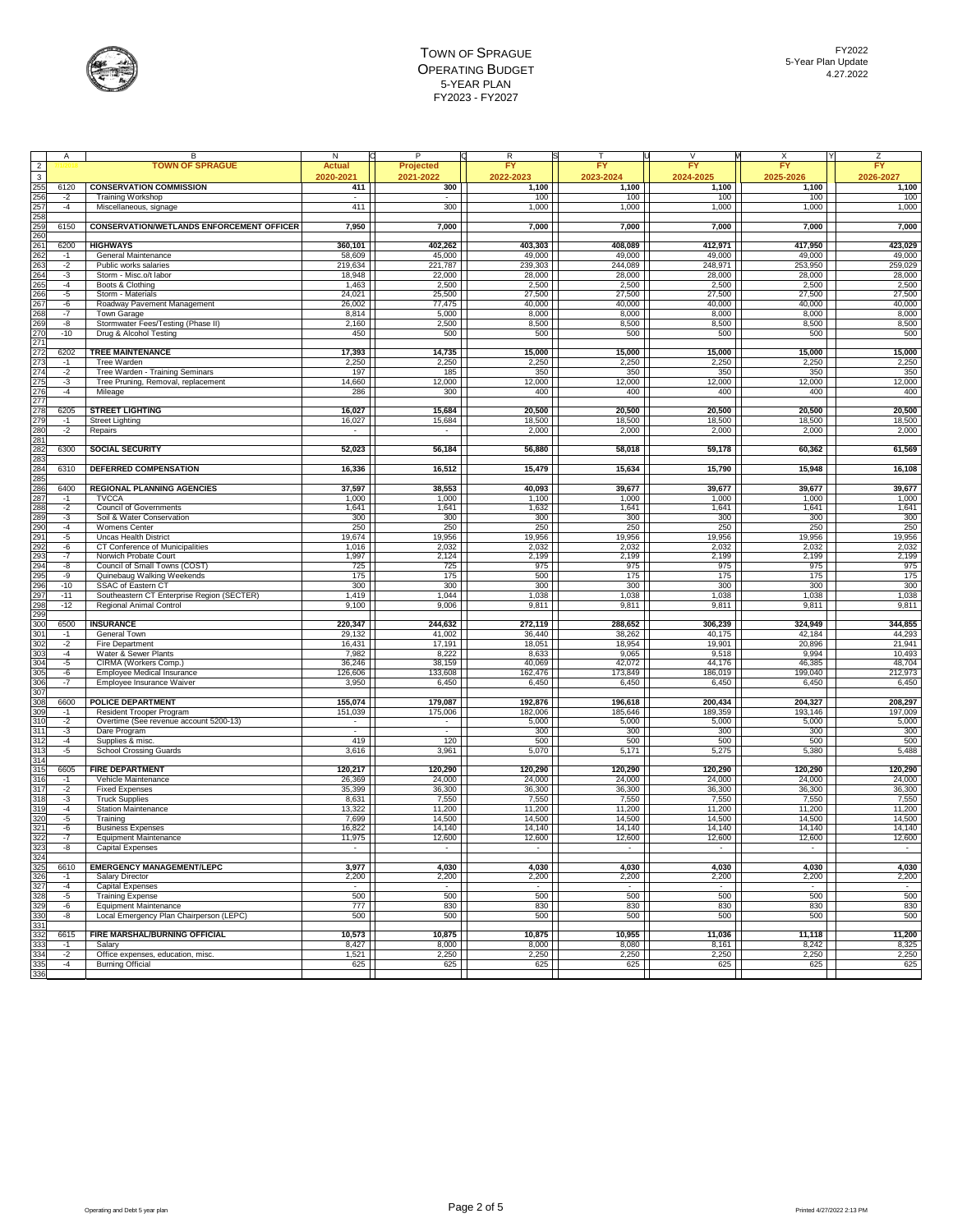

|                         |              | R                                                                                   | N              | P              |                             |                          | $\vee$     | x              |                     |
|-------------------------|--------------|-------------------------------------------------------------------------------------|----------------|----------------|-----------------------------|--------------------------|------------|----------------|---------------------|
| $\overline{2}$          | Α            | <b>TOWN OF SPRAGUE</b>                                                              | <b>Actual</b>  | Projected      | R<br><b>FY</b>              | FY                       | EY         | FY             | z<br>FY             |
| $\overline{\mathbf{3}}$ |              |                                                                                     | 2020-2021      | 2021-2022      | 2022-2023                   | 2023-2024                | 2024-2025  | 2025-2026      | 2026-2027           |
| 337                     | 6620         | <b>BUILDING OFFICIAL</b>                                                            | 19,989         | 21,357         | 22,660                      | 22,863                   | 23,067     | 23,274         | 23,483              |
|                         |              |                                                                                     |                |                |                             |                          |            |                |                     |
| 338                     | $-1$         | Salary                                                                              | 19,666         | 19,862         | 20,260                      | 20,463                   | 20,667     | 20,874         | 21,083              |
| 339<br>340              | $-2$         | Mileage<br>Membership fees                                                          | 135            | 800<br>145     | 800<br>250                  | 800<br>250               | 800<br>250 | 800<br>250     | 800<br>250          |
|                         | -3           | Education, Training, Misc.                                                          | $\overline{4}$ | 250            | 850                         | 850                      | 850        | 850            | 850                 |
| 341<br>342              | -6           |                                                                                     | 184            |                |                             | 500                      | 500        | 500            | 500                 |
| 34 <sup>°</sup>         | $-7$         | Office Supplies, Code volumes                                                       |                | 300            | 500                         |                          |            |                |                     |
| 344                     | 6625         | <b>BLIGHT ENFORCEMENT OFFICER</b>                                                   | 3,741          | 3,927          | 4,000                       | 4,037                    | 4,074      | 4,112          | 4,150               |
| 345                     | $-1$         | Salary                                                                              | 3,591          | 3,627          | 3,700                       | 3,737                    | 3,774      | 3,812          | 3,850               |
| 346                     | $-2$         | Mileage                                                                             |                | 150            | 150                         | 150                      | 150        | 150            | 150                 |
| 347                     | $-3$         | Postage                                                                             | 150            | 150            | 150                         | 150                      | 150        | 150            | 150                 |
| 348                     |              |                                                                                     |                |                |                             |                          |            |                |                     |
| 34 <sup>c</sup>         | 6700         | <b>SANITATION &amp; WASTE REMOVAL</b>                                               | 68,028         | 70,000         | 70,000                      | 70,000                   | 70.000     | 70,000         | 70,000              |
| 350                     | $-2$         | Materials & Misc.                                                                   | 4.458          | 5.000          | 5.000                       | 5.000                    | 5.000      | 5.000          | 5.000               |
| 35'                     | $-3$         | Recycling                                                                           | 63,570         | 65,000         | 65,000                      | 65,000                   | 65,000     | 65,000         | 65,000              |
| 352                     |              |                                                                                     |                |                |                             |                          |            |                |                     |
| 353                     | 6702         | <b>WASTE MANAGEMENT</b>                                                             | 58,186         | 65,005         | 67,000                      | 67,000                   | 67,000     | 67,000         | 67,000              |
| 354                     |              |                                                                                     |                |                |                             |                          |            |                |                     |
| 355                     | 6810         | <b>COMMISSION ON AGING</b>                                                          | 58,043         | 59,029         | 67,755                      | 68,496                   | 69,145     | 69,802         | 70,469              |
| 356                     | $-1$         | Salary - Coordinator                                                                | 29,819         | 29,764         | 30,359                      | 30,663                   | 30,969     | 31,279         | 31,592              |
| 357                     | $-2$         | <b>Muncipal Agent</b>                                                               | 30             | 100            | 100                         | 200                      | 200        | 200            | 200                 |
| 358                     | $-4$         | Office, supplies, misc.                                                             | 1,104          | 1,250          | 1,250                       | 1,250                    | 1,250      | 1,250          | 1,250               |
| 359                     | -5           | Elevator contract                                                                   | 2,515          | 2,643          | 2,640                       | 2,732                    | 2,828      | 2,927          | 3,029               |
| 360                     | -6           | Programs                                                                            | 1,539          | 1,700          | 2,000                       | 2,000                    | 2,000      | 2,000          | 2,000               |
| 361                     | $-7$         | Van Driver/Bus Driver -1                                                            |                | 76             | 3,500                       | 3,535                    | 3,570      | 3,606          | 3,642               |
| 362                     | $-7a$        | Van Driver/Bus Driver-2                                                             | 20,469         | 20,496         | 20,907                      | 21,116                   | 21,327     | 21,541         | 21,756              |
| 363                     | -8           | Senior Center Aide                                                                  |                |                |                             |                          | ÷          |                | ÷                   |
| 364                     | -9           | Vehicle Expenses                                                                    | 2,567          | 3,000          | 7,000                       | 7,000                    | 7,000      | 7,000          | 7,000               |
| 365                     |              |                                                                                     |                |                |                             |                          |            |                |                     |
| 366                     | 6950         | <b>CAPITAL PROJECTS</b>                                                             | 12,919         | 14,700         | 24,700                      | 14,700                   | 14,700     | 14,700         | 14,700              |
| 367                     |              |                                                                                     |                |                |                             |                          |            |                | 6,000               |
| 368                     | $-1$         | Repairs to Central Plant                                                            | 5,154<br>7,765 | 6,000<br>8,700 | 6,000<br>18,700             | 6,000                    | 6,000      | 6,000          | 8,700               |
| 36 <sup>c</sup>         | $-2$         | <b>Engineering Fees</b>                                                             |                |                |                             | 8,700                    | 8,700      | 8,700          |                     |
| 370                     | 7000         | <b>PARKS &amp; PLAYGROUND (BoS)</b>                                                 |                | 750            | 750                         | 750                      | 750        | 750            | 750                 |
| 37'                     |              |                                                                                     | 1,050          |                |                             |                          |            |                |                     |
|                         |              |                                                                                     |                | $\blacksquare$ |                             |                          |            |                |                     |
| 372<br>373              | 7002<br>$-1$ | <b>RECREATION COMMISSION</b>                                                        |                | ÷,             | $\mathcal{L}_{\mathcal{A}}$ | $\overline{\phantom{a}}$ | -          | ٠              | $\blacksquare$<br>÷ |
| 374                     | $-2$         | <b>Recreation Salaries</b><br><b>Recreation Supplies</b>                            | $\sim$         | $\sim$         | $\sim$                      | $\sim$                   | ÷          | $\sim$         | $\sim$              |
|                         |              |                                                                                     |                |                |                             |                          |            |                |                     |
| 375<br>376              | 7003         | <b>RECREATION FACILITIES</b>                                                        | 1,560          | 1,573          | 1,825                       | 1,825                    | 1.825      | 1.825          | 1,825               |
|                         |              |                                                                                     |                |                | 1,825                       | 1,825                    |            | 1,825          |                     |
| 377                     | $-2$         | Electricity                                                                         | 1,560          | 1,573          |                             |                          | 1,825      |                | 1,825               |
| 378<br>379              | 7004         | <b>RECREATION EVENTS</b>                                                            | 772            | 3,650          | 3,650                       | 3,650                    | 3,650      | 3,650          | 3,650               |
| 380                     |              |                                                                                     | $\sim$         |                |                             |                          |            |                | 2,000               |
| 381                     | $-1$         | Three Villages Fall Festival                                                        |                | 2,000          | 2,000                       | 2,000                    | 2,000      | 2,000          |                     |
| 382                     | $-2$<br>$-3$ | Earth Day                                                                           | (5)<br>277     | 400<br>500     | 400<br>500                  | 400<br>500               | 400<br>500 | 400<br>500     | 400<br>500          |
| 383                     | $-4$         | Youth Year Long Activity<br>Shetucket River Festival                                |                | 250            | 250                         | 250                      | 250        | 250            | 250                 |
| 384                     | -8           | Other/Indoor Soccer                                                                 | 500            | 500            | 500                         | 500                      | 500        | 500            | 500                 |
|                         |              |                                                                                     |                |                |                             |                          |            |                |                     |
| 385<br>386              |              |                                                                                     |                | 1,250          | 1,250                       |                          | 1,250      |                | 1,250               |
| 387                     | 7005<br>$-1$ | <b>OTHER RECREATION PROGRAMS (BoS)</b><br>Sprague/Franklin/Canterbury Little League |                | 1,250          | 1,250                       | 1,250<br>1,250           | 1,250      | 1,250<br>1,250 | 1,250               |
| 388                     |              |                                                                                     |                |                |                             |                          |            |                |                     |
| 389                     | 7010         | <b>GRIST MILL</b>                                                                   | 23,813         | 15,343         | 17,650                      | 17,755                   | 17,864     | 17,976         | 23,093              |
| 390                     | $-1$         | Supplies, Maintenance                                                               | 189            | 850            | 850                         | 850                      | 850        | 850            | 850                 |
| 39'                     | $-2$         | Elevator Maintenance                                                                | 8,494          | 2,411          | 3,000                       | 3,105                    | 3,214      | 3,326          | 8,443               |
| 392                     | $-3$         | Heat & Lights                                                                       | 7,691          | 7,522          | 9,000                       | 9,000                    | 9,000      | 9,000          | 9,000               |
| 393                     | $-4$         | <b>Grist Mill Cleaner</b>                                                           | 7,439          | 4,560          | 4,800                       | 4,800                    |            | 4,800          | 4,800               |
| 394                     |              |                                                                                     |                |                |                             |                          | 4,800      |                |                     |
| 395                     | 7012         | <b>HISTORICAL MUSEUM</b>                                                            | 200            | 2,130          | 2,384                       | 2,406                    | 2,428      | 2,450          | 2,473               |
| 396                     | $-1$         | Museum Clerk                                                                        |                | 1,930          | 2,184                       | 2,206                    | 2,228      | 2,250          | 2,273               |
| 397                     | $-14$        | Sprague Historical Society                                                          | 200            | 200            | 200                         | 200                      | 200        | 200            | 200                 |
| 398                     |              |                                                                                     |                |                |                             |                          |            |                |                     |
| 39 <sup>c</sup>         | 7015         | <b>LIBRARY</b>                                                                      | 64,996         | 83,202         | 85,215                      | 86,168                   | 86,929     | 87,697         | 88,473              |
| 400                     | $-1$         | Librarian Assistant - 1                                                             | 8,684          | 13,414         | 14,640                      | 14,786                   | 14,934     | 15,084         | 15,234              |
| 401                     | $-10$        | <b>Library Director</b>                                                             | 29,817         | 28,441         | 29,011                      | 29,301                   | 29,594     | 29,890         | 30,189              |
| 402                     | $-11$        | Programs                                                                            | 1,911          | 2,500          | 2,500                       | 2,500                    | 2,500      | 2,500          | 2,500               |
| 403                     | $-12$        | Staff Development                                                                   | 225            | 500            | 500                         | 500                      | 500        | 500            |                     |
| 404                     | $-13$        | State Library/iConn Membership                                                      |                | 350            | 350                         | 550                      | 550        | 550            | 500<br>550          |
| 405                     | $-2$         | Books & DVDs                                                                        | 3,608          | 4,500          | 4,500                       | 4,500                    | 4,500      | 4,500          | 4,500               |
| 406                     | $-3$         | Supplies, misc.                                                                     | 1,915          | 2,054          | 2,054                       | 2,054                    | 2,054      | 2,054          | 2,054               |
| 407                     | -4           | Librarian Assistant - 4                                                             | 8,691          | 13,936         | 14,640                      | 14,786                   | 14,934     | 15,084         | 15,234              |
| 408                     | $-5$         | Librarian Assistant - 5                                                             | 4,848          | 6,707          | 9,700                       | 9,797                    | 9,895      | 9,994          | 10,094              |
| 409                     | $-6$         | Librarian Assistant - 6                                                             | 5,297          | 10,800         | 7,320                       | 7,393                    | 7,467      | 7,542          | 7,617               |
| $\frac{1}{410}$         |              |                                                                                     |                |                |                             |                          |            |                |                     |
|                         |              |                                                                                     |                |                |                             |                          |            |                |                     |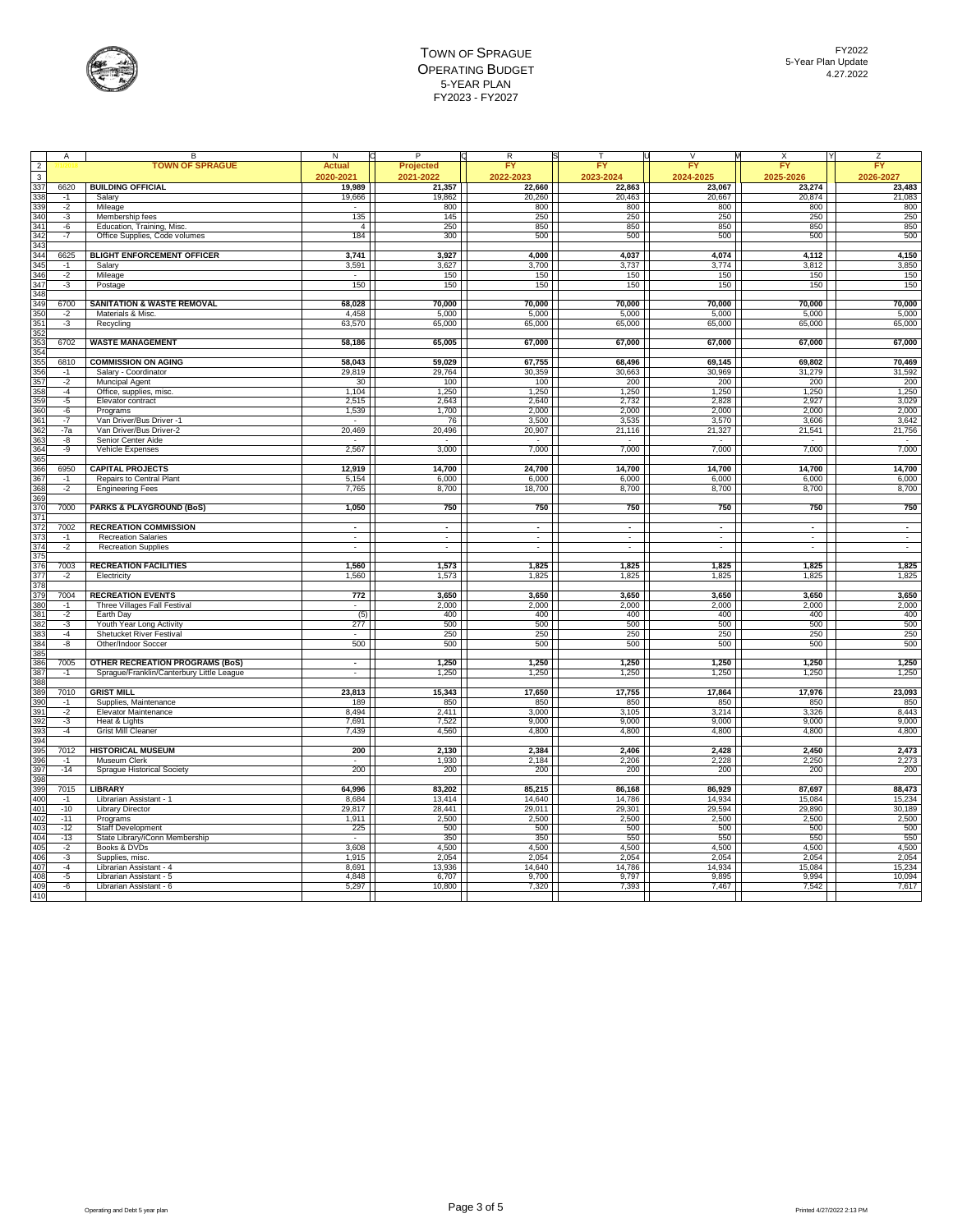

|                         | Α     | R                                                     | N              |                  | R                        |                          |                          | X              | Z                        |
|-------------------------|-------|-------------------------------------------------------|----------------|------------------|--------------------------|--------------------------|--------------------------|----------------|--------------------------|
| $\overline{a}$          |       | <b>TOWN OF SPRAGUE</b>                                | Actual         | <b>Projected</b> | <b>FY</b>                | <b>FY</b>                | <b>FY</b>                | <b>FY</b>      | <b>FY</b>                |
| $\overline{\mathbf{3}}$ |       |                                                       | 2020-2021      | 2021-2022        | 2022-2023                | 2023-2024                | 2024-2025                | 2025-2026      | 2026-2027                |
| 411                     | 7100  | <b>MISCELLANEOUS</b>                                  | 13,933         | 17,860           | 55,575                   | 18,581                   | 18,587                   | 18.593         | 18,599                   |
| 412                     | $-10$ | Newsletter - Salaries                                 | 50             | $\sim$           | 600                      | 606                      | 612                      | 618            | 624                      |
| 413                     | $-11$ | <b>Bank Fees</b>                                      | 43             | ÷                | $\blacksquare$           |                          | $\overline{a}$           |                | $\sim$                   |
| 414                     | $-12$ | Newsletter-Misc.                                      | 234            | 500              | 500                      | 500                      | 500                      | 500            | 500                      |
| 415                     | $-2$  | War Memorial/Lords Bridge Gazebo                      | 573            | 578              | 675                      | 675                      | 675                      | 675            | 675                      |
| 416                     | $-3$  | Cemeteries, Vets Graves                               | 700            | 700              | 800                      | 800                      | 800                      | 800            | 800                      |
| 417                     | $-4$  | Contingent Fund                                       | 2.697          | 3.000            | 40,000                   | 3.000                    | 3.000                    | 3.000          | 3,000                    |
| 418                     | $-5$  | Memorial Day Celebration                              | 241            | 1.000            | 1.000                    | 1.000                    | 1.000                    | 1.000          | 1,000                    |
| 419                     | -6    | Legal Ads                                             | 8,547          | 12,000           | 12,000                   | 12,000                   | 12,000                   | 12,000         | 12,000                   |
| 420                     | -8    | Unemployment Compensation                             | 848            | 82               |                          |                          | $\overline{\phantom{a}}$ |                | $\overline{\phantom{a}}$ |
| 421                     |       |                                                       |                |                  |                          |                          |                          |                |                          |
| 422                     | 7150  | <b>SPRAGUE WATER &amp; SEWER AUTHORITY</b>            | 6,907          | 7,500            | 7,700                    | 8.000                    | 8.000                    | 8,000          | 8,000                    |
| 423                     | $-1$  | Water & Sewer Public Services                         | 6,907          | 7,500            | 7,700                    | 8,000                    | 8,000                    | 8,000          | 8,000                    |
| 424                     |       |                                                       |                |                  |                          |                          |                          |                |                          |
| 425                     | 7200  | <b>COMPUTER SERVICE/OFFICE MACHINES</b>               | 51,519         | 58,239           | 58,935                   | 59,422                   | 59,914                   | 60,411         | 60,914                   |
| 426                     | $-1$  | <b>Town Clerk</b>                                     | 9.850          | 10.150           | 10,150                   | 10,252                   | 10,354                   | 10.458         | 10,562                   |
| 427                     | $-2$  | <b>Tax Collector</b>                                  | 8.081          | 9.622            | 10,250                   | 10,353                   | 10,456                   | 10.561         | 10,666                   |
| 428                     | $-3$  | Assessor/Building Inspector                           | 12,730         | 15,387           | 15,737                   | 15,894                   | 16,053                   | 16,214         | 16,376                   |
| 429                     | $-4$  | Selectmen/Treasurer                                   | 889            | 1,000            | 1,000                    | 1,000                    | 1,000                    | 1,000          | 1,000                    |
| 430                     | $-5$  | <b>Equipment Maintenance</b>                          | 5,700          | 7,000            | 7,000                    | 7,070                    | 7.141                    | 7.212          | 7,284                    |
| 431                     | $-6$  | Supplies - Server Support - Virus Renewal             | 5,000          | 5,000            | 5,000                    | 5,000                    | 5.000                    | 5.000          | 5,000                    |
| 432                     | $-7$  | Paychex Services                                      | 3,381          | 3,821            | 3,500                    | 3,500                    | 3,500                    | 3.500          | 3,500                    |
| 433                     | $-8$  | Library Support                                       | 3,857          | 4,162            | 4,201                    | 4,243                    | 4,285                    | 4,328          | 4,372                    |
| 434                     | $-9$  | <b>Mail System</b>                                    | 708            | 708              | 708                      | 708                      | 708                      | 708            | 708                      |
| 435                     | $-10$ | <b>Fixed Asset Inventory</b>                          | 1,323          | 1,389            | 1,389                    | 1.403                    | 1,417                    | 1.431          | 1,445                    |
| 436                     |       |                                                       |                |                  |                          |                          |                          |                |                          |
| 437                     | 7255  | <b>SHARED SERVICES W/SCHOOL</b>                       | $\blacksquare$ | $\blacksquare$   | $\overline{\phantom{a}}$ | $\overline{\phantom{a}}$ | $\blacksquare$           | $\blacksquare$ | $\sim$                   |
| 438                     |       | <b>OPERATING BUDGET</b>                               |                |                  |                          |                          |                          |                |                          |
| 439<br>440              |       |                                                       | 1,810,705      | 1,976,283        | 2,108,646                | 2,073,487                | 2,107,026                | 2,142,308      | 2,183,691                |
| 441                     | 7300  | <b>DEBT - INTEREST PAYMENT</b>                        | 229.095        | 287.625          | 264.475                  | 245.675                  | 227.500                  | 198.994        | 183,375                  |
| 442                     | $-14$ | 2005 Bonds; Land Acquisition and Roads                | 20,500         | 16,250           | 12,000                   | 12,000                   | 12,000                   |                | $\sim$                   |
| 443                     | $-15$ | 2009 Bonds; Roads, Roof, Fire Truck; ADA; Truck; Pump | 19,200         | 14,800           | 10,500                   | 6,300                    | 2.100                    | $\sim$         | $\sim$                   |
| 444                     | $-16$ | 2013 Bonds-Various Purposes                           | 115,675        | 103,675          | 93,675                   | 83,675                   | 74,300                   | 65,394         | 56,175                   |
|                         | $-17$ | 2020 Bonds - Various Purposes                         | 73,720         | 152,900          | 148,300                  | 143,700                  | 139,100                  | 133,600        | 127,200                  |
| 445<br>446              |       |                                                       |                |                  |                          |                          |                          |                |                          |
| 447                     |       |                                                       |                |                  |                          |                          |                          |                |                          |
| 448                     | 7305  | <b>DEBT - PRINCIPAL PAYMENT</b>                       | 731,839        | 560,000          | 550,000                  | 550,000                  | 550.000                  | 410,000        | 410,000                  |
| 449                     | $-14$ | 2005 Bonds; Land Acquisition and Roads                | 85,000         | 85,000           | 80,000                   | 80,000                   | 80,000                   |                | $\sim$                   |
| 450                     | $-15$ | 2009 Bonds; Roads, Roof, Fire Truck; ADA; Truck; Pump | 110,000        | 110,000          | 105,000                  | 105,000                  | 105,000                  |                |                          |
|                         | $-16$ | 2013 Bonds-Various Purposes                           | 350,000        | 250,000          | 250,000                  | 250,000                  | 250,000                  | 250,000        | 250,000                  |
| 451<br>452              | $-16$ | 2020 Bonds - Various Purposes                         | 186,839        | 115,000          | 115,000                  | 115,000                  | 115,000                  | 160,000        | 160,000                  |
| 453                     |       |                                                       |                |                  |                          |                          |                          |                |                          |
|                         |       |                                                       | 960,934        | 847.625          | 814,475                  | 795,675                  | 777,500                  | 608.994        | 593,375                  |
| 454<br>455              |       |                                                       |                |                  |                          |                          |                          |                |                          |
| 456                     | 7360  | <b>Operating Transfer CNR Fund</b>                    | 22,000         | 22,000           | 17,000                   | 22,000                   | 22,000                   | 22,000         | 22,000                   |
| 457                     | 7370  | <b>Transfer to Eliminate CNR Fund Deficit</b>         | 150,000        | 125,188          | 60.000                   | 64,281                   | 38,044                   | 114,793        | 79,083                   |
| 458                     | 7400  | <b>Non-Budgetary Expenditures</b>                     | ×.             |                  |                          |                          |                          |                |                          |
| 459                     | 7600  | <b>GAAP Accrured Payroll &amp; CWF</b>                | $\blacksquare$ |                  |                          |                          |                          |                |                          |
| 460                     |       | <b>Total General Town Expenditures</b>                | 2,943,639      | 2.971.096        | 3.000.121                | 2,955,443                | 2,944,570                | 2,888,095      | 2,878,149                |
| 461                     | 7500  | <b>Total Board of Education Expenditures</b>          | 6,470,181      | 6,687,139        | 6,895,693                | 6,999,128                | 7,104,115                | 7,210,677      | 7,318,837                |
| 462                     |       | <b>TOTAL SPRAGUE BUDGET</b>                           | 9,413,820      | 9,658,235        | 9,895,814                | 9,954,571                | 10,048,686               | 10,098,772     | 10,196,986               |